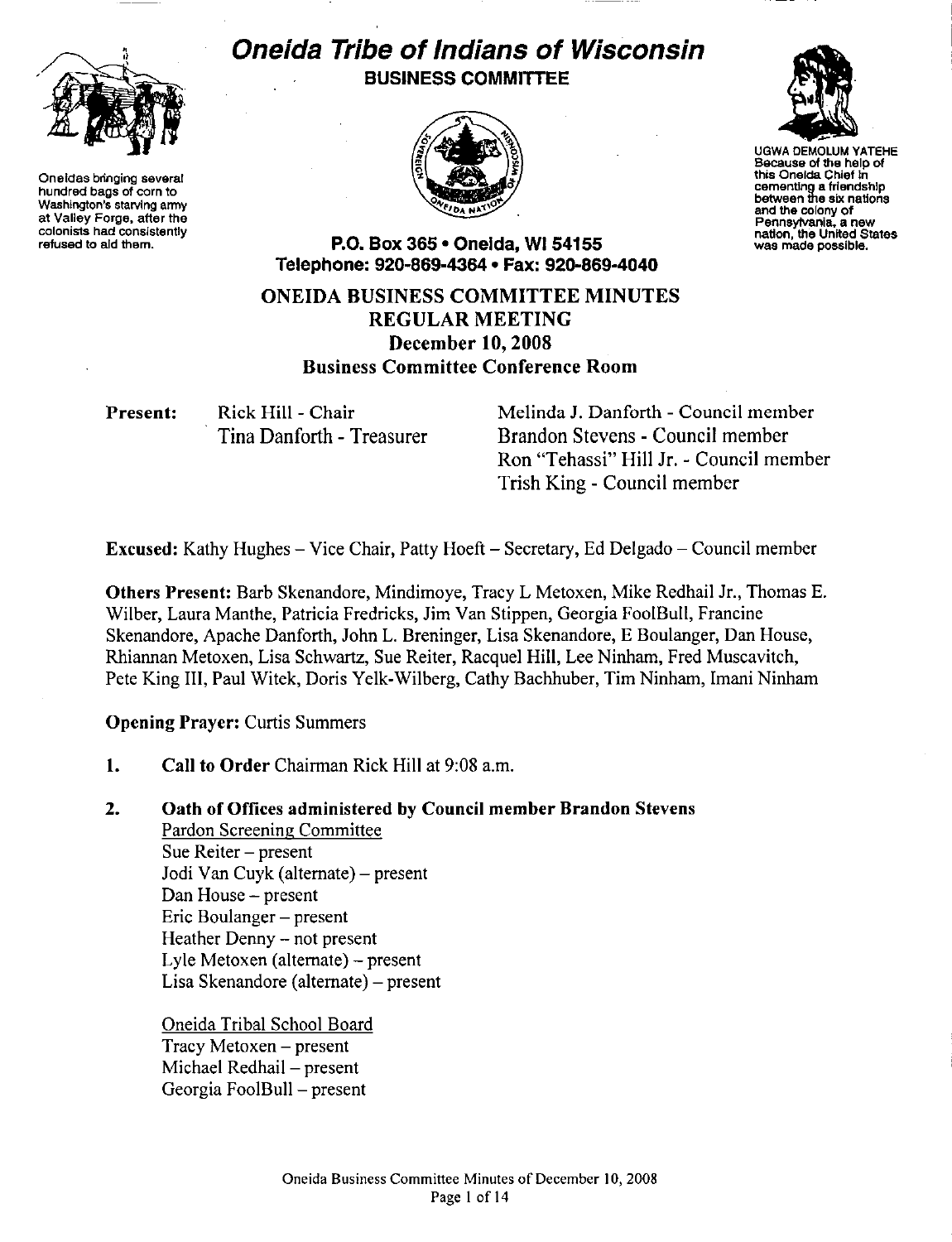# Oneida Airport Hotel Corporation Jim Van Stippen- present Terry Cornelius- present

#### 3. Approval of the Agenda

Action: Motion by Tina Danforth to approve the agenda with moving executive session new business proposed FY09 budget final agenda packet to regular session, defer Business Committee minutes of Oct. 9, Oct. 16, and defer follow-up evening meeting for reports and GTC inclement weather date to the Jan. 14, Business Committee meeting, seconded by Melinda J. Danforth. Motion carried unanimously.

# a. Additions

# b. Deletions

c. Moves Executive session new business proposed FY09 budget final agenda packet to regular session under requests

#### 4. Minutes to be Approved

October 9, 2008 Business Committee Minutes

Excerpt from Nov. 26, 2008: Motion by Patty Hoeft to defer the Oct. 9, 2008 Special Business Committee minutes to the Dec. I 0 Business Committee meeting, seconded by Tina Danforth. Motion carried unanimously.

No action.

# 5. Tabled Business

October 16, 2008 Special Business Committee Minutes

Excerpt from Nov. 26, 2008: Remains on table.

No action.

#### 6. Reports

a. Environmental Resource Board (quarterly: Feb/May/Aug/Nov) Laura Manthe

Excerpt from Nov. 26, 2008: Motion by Ed Delgado to defer the Environmental Resource Board quarterly report to the Dec. 10 Business Committee meeting, seconded by Ron "Tehassi" Hill Jr. Motion carried unanimously.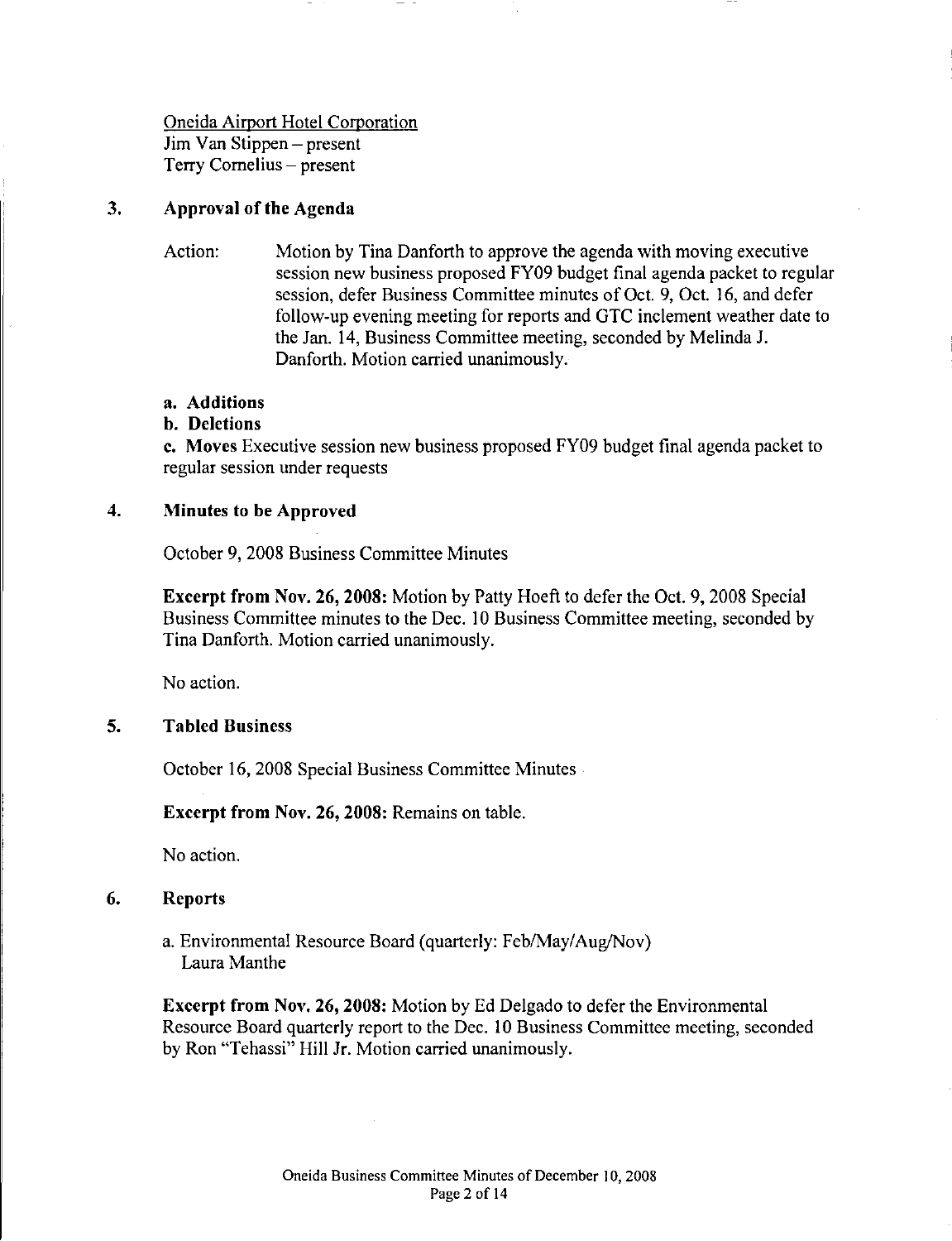- Action: Motion by Trish King to approve the Environmental Resource Board quarterly report, seconded by Ron "Tehassi" Hill Jr. Motion carried unanimously.
- b. Oneida Personnel Commission (quarterly: Feb/May/Aug/Nov) Patricia Fredricks

Excerpt from Nov. 26, 2008: Motion by Trish King to defer the Oneida Personnel Commission report to the Dec. 10 Business Committee meeting, seconded by Ron "Tehassi" Hill Jr. Motion carried unanimously.

- Action: Motion by Tina Danforth to approve the verbal report and that we receive a written report after the meeting, seconded by Trish King. Motion carried unanimously.
- c. Oneida Housing Authority (monthly) Susan House
- Action: Motion by Melinda J. Danforth to support the neighborhood watch program for the Housing Department, seconded by Trish King. Motion carried unanimously.
- Action: Motion by Ron "Tehassi" Hill Jr. to approve the Oneida Housing Authority monthly report, seconded by Ron "Tehassi" Hill Jr. Motion carried unanimously.

# 7. Travel Reports

| 1. Melinda J. Danforth | RE: NCAI Conference, Travel Report |
|------------------------|------------------------------------|
|                        | Phoenix, AZ Oct. 19-22, 2008       |

- Action: Motion by Tina Danforth to approve the travel report for Melinda J. Danforth to the National Congress of American Indians conference, seconded by Ron "Tehassi" Hill Jr. For: Trish King, Tina Danforth, Brandon Stevens, Ron "Tehassi" Hill Jr. Abstained: Melinda J. Danforth. Motion carried.
- 2. Kathy Hughes **RE:** Approve Center for Disease Control Tribal Advisory Committee report Nov. 18- 20,2008
- Action: Motion by Tina Danforth to approve the travel report for Kathy Hughes to the Centers for Disease Control- Tribal Consultation Advisory Committee meeting and recommendation of referring the "Alliance for the Healthiest Nation" and its applications for membership to the General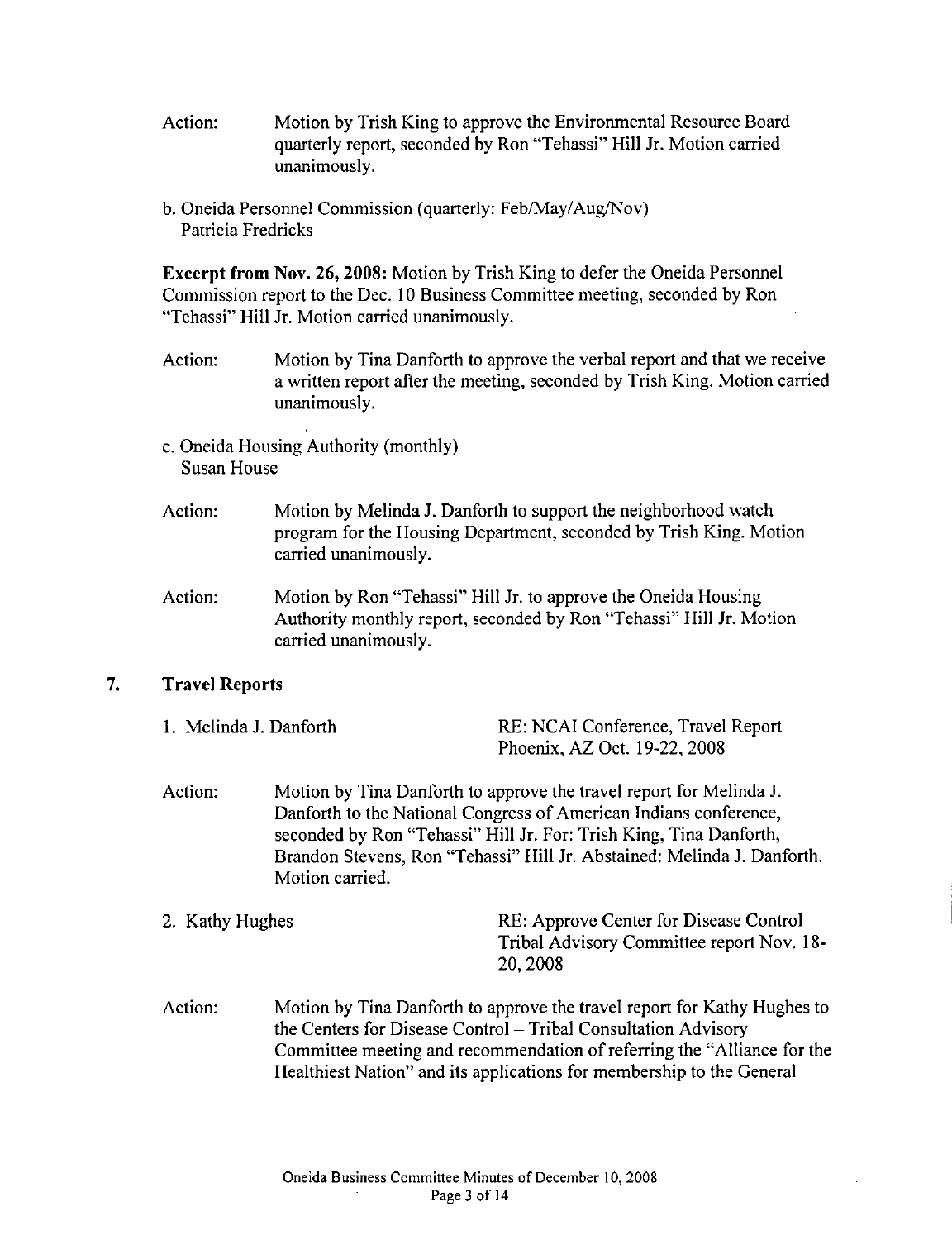Manager for consideration, seconded by Trish King. Motion carried unanimously.

#### **8. Follow up Reports/BC Directives from Previous Meetings**

| 1. Trust Committee | RE: Report about Trust Committee $\&$ |
|--------------------|---------------------------------------|
|                    | Standing Stone Limited relationship   |

**Excerpt from Oct 1, 2008:** Motion by Kathy Hughes to request the Trust Committee to prepare a report for the Business Committee for our meeting in November regarding the Standing Stone Fund and the relationship with the Trust Committee and the Business Committee so far, seconded by Patty Hoeft. Motion carried unanimously.

- Action: Motion by Trish King to defer the Trust Committee report to Jan. 28 Business Committee meeting, seconded by Brandon Stevens. Motion carried unanimously.
- 2. Paul Van Noie RE: Analysis of U.S. Economic Crisis on Trust Committee investments

**Excerpt from Oct. 1, 2008:** Motion by Ed Delgado to direct the Chief Financial Officer to provide an analysis and recommendation of the U.S economic crisis of Trust Committee investments and all tribal investments to be brought back at the Nov. 12 Business Committee meeting, seconded by Patty Hoeft. Motion carried unanimously.

Action: Motion by Trish King to defer the Analysis of U.S. Economic Crisis on Trust Committee investments to the Jan. 28 Business Committee meeting, seconded by Ron "Tehassi" Hill Jr. Motion carried unanimously.

| 3. Rick Hill | RE: Appointment recommendation for |
|--------------|------------------------------------|
|              | Oneida Personnel Commission        |

**Excerpt from Oct. 15, 2008:** Motion by Ed Delgado to defer the recommendation for Oneida Personnel Commission after the Nov. 15 General Tribal Council meeting date because on that meeting agenda is discussion about personnel commissioners who may or may not serve, seconded by Patty Hoeft. Motion carried unanimously.

Action: Motion by Tina Danforth to appoint Carol Smith and David Webster to the Oneida Personnel Commission, seconded by Melinda J. Danforth. For: Tina Danforth, Melinda J. Danforth, Brandon Stevens, Ron "Tehassi" Hill Jr. Abstained: Trish King. Motion carried.

4. Ed Delgado Dale Joseph Christjohn RE: Approve consideration of two options of per capita payments to re-direct for land purchases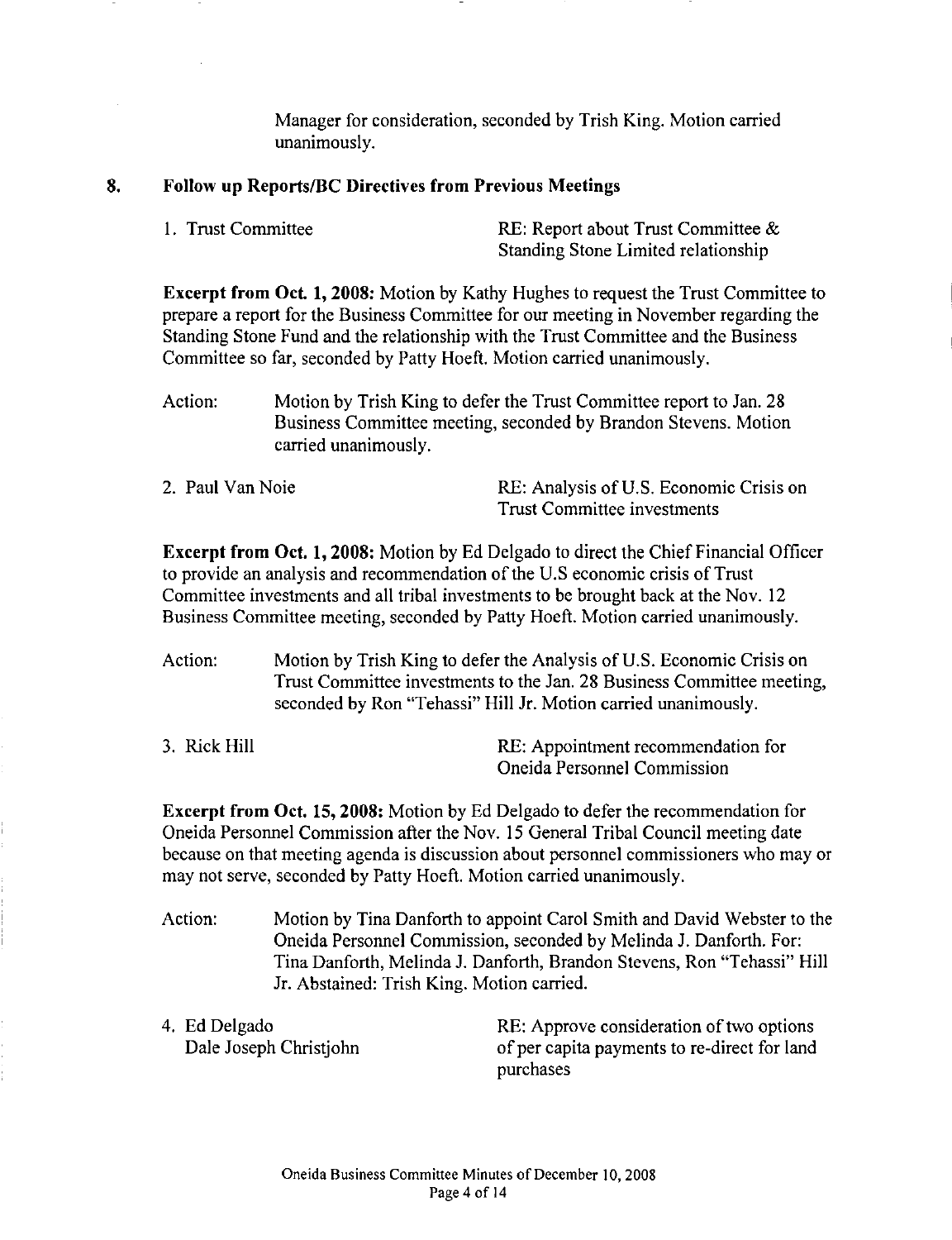Excerpt from Nov. 26, 2008: Motion by Ed Delgado to defer the General Tribal Council consideration of two options of per capita payments to re-direct for land purchases to the Dec. 10 Business Committee meeting, seconded by Ron "Tehassi" Hill Jr. Moton carried unanimously.

- Action: Motion by Tina Danforth to defer the consideration of two options of per capita payments to re-direct for land purchases to the Jan. 14, 2009 Business Committee meeting, seconded by Ron "Tehassi" Hill Jr. Motion carried unanimously.
- 

5. Patty Hoeft RE: Evening meetings for reports

Excerpt from Nov. 26, 2008: Motion by Melinda J. Danforth to refer the evening meeting for reports to the Secretary's office and to report with the finalizations to the Dec. 10 Business Committee meeting, seconded by Trish King. Motion carried unanimously.

No action.

6. Patty Hoeft RE: Inclement GTC weather date

Excerpt from Nov. 26,2008: Motion by Patty Hoeft to have the location of the GTC Jan. 5, 2009 at the Radisson with registration at 4 p.m. and the meeting starting at 6 p.m. and to have an inclement weather date at the Dec. 10 Business Committee meeting, seconded by Trish King. Motion carried unanimously.

No action.

# 9. New Business

- a. Resolutions
- 

I. Patty Hoeft RE: Oneida Business Committee meetings every second and fourth Wednesday of each month

Excerpt from Nov. 26, 2008: Motion by Trish King to refer the resolution regarding Business Committee meetings every second and fourth Wednesday each month to the Tribal Secretary's office for final recommendations and to report back at the Dec. 10 Business Committee meeting, seconded by Ron "Tehassi" Hill Jr. Motion carried unanimously.

Action: Motion by Trish King to approve Resolution 12-1 0-08-A Oneida Business Committee Meetings Every Second and Fourth Wednesday Each Month, seconded by Ron 'Tehassi" Hill Jr. Motion carried unanimously.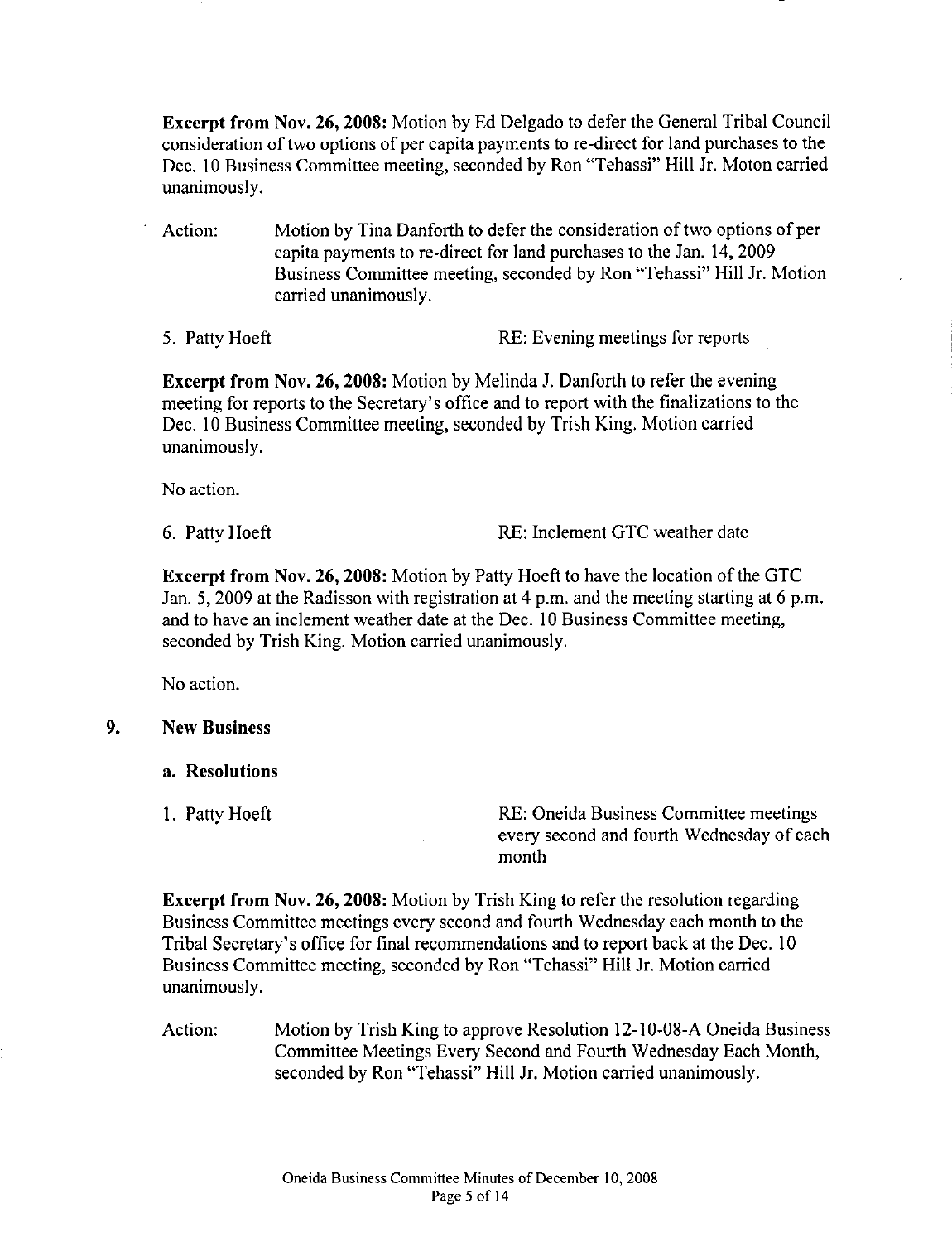2. Melinda J. Danforth RE: Approve letter to the U.S. Environmental Protective Agency re: RTOC representatives for Wisconsin

**Excerpt from Nov. 26, 2008:** Motion by Melinda **J.** Danforth to defer the letter to the U.S. Environmental Protection Agency to the Dec. I 0 Business Committee meeting, seconded by Patty Hoeft. Motion carried unanimously.

Action: Motion by Irish King to adopt Resolution 12-10-08-B Designating Representatives for the EPA Regional Tribal Operations Committee, seconded by Brandon Stevens. Motion carried unanimously.

- Action: Motion by Brandon Stevens to defer the resolution of appointing Brandon Stevens to the Board of Regents for Haskell Indian Nations University to the Jan. 14 Business Committee meeting, seconded by Irish King. Motion carried unanimously.
- 4. Paul Van Noie Terry Cornelius RE: 401(k) plan amendments and resolution
- Action: Motion by Irish King to adopt 12-10-08-C Resolution to Adopt the Seventh Amendment to the Oneida Tribe of Indians of Wisconsin Retirement Savings  $& 401(k)$  Plan, seconded by Tina Danforth. Motion carried unanimously.
- Action: Motion by Melinda J. Danforth to adopt 12-10-08-D Resolution to Adopt the Amended and Restated Oneida Tribe of Indians of Wisconsin Deferred Compensation Plan, seconded by Brandon Stevens. Motion carried unanimously.
- Action: Motion by Tina Danforth to adopt 12-10-08-E Resolution to Document Benefit Package for Business Committee Members Authorized by General Tribal Council, seconded by Brandon Stevens. Motion carried unanimously.
- 5. Debbie Thundercloud Fred Muscavitch

RE: Fee-to-trust resolution correction for former Gary F. and Karen VerVoort property

<sup>3.</sup> Brandon Stevens RE: Approve appointment of Brandon Stevens to the Board of Regents for Haskell Indian Nations University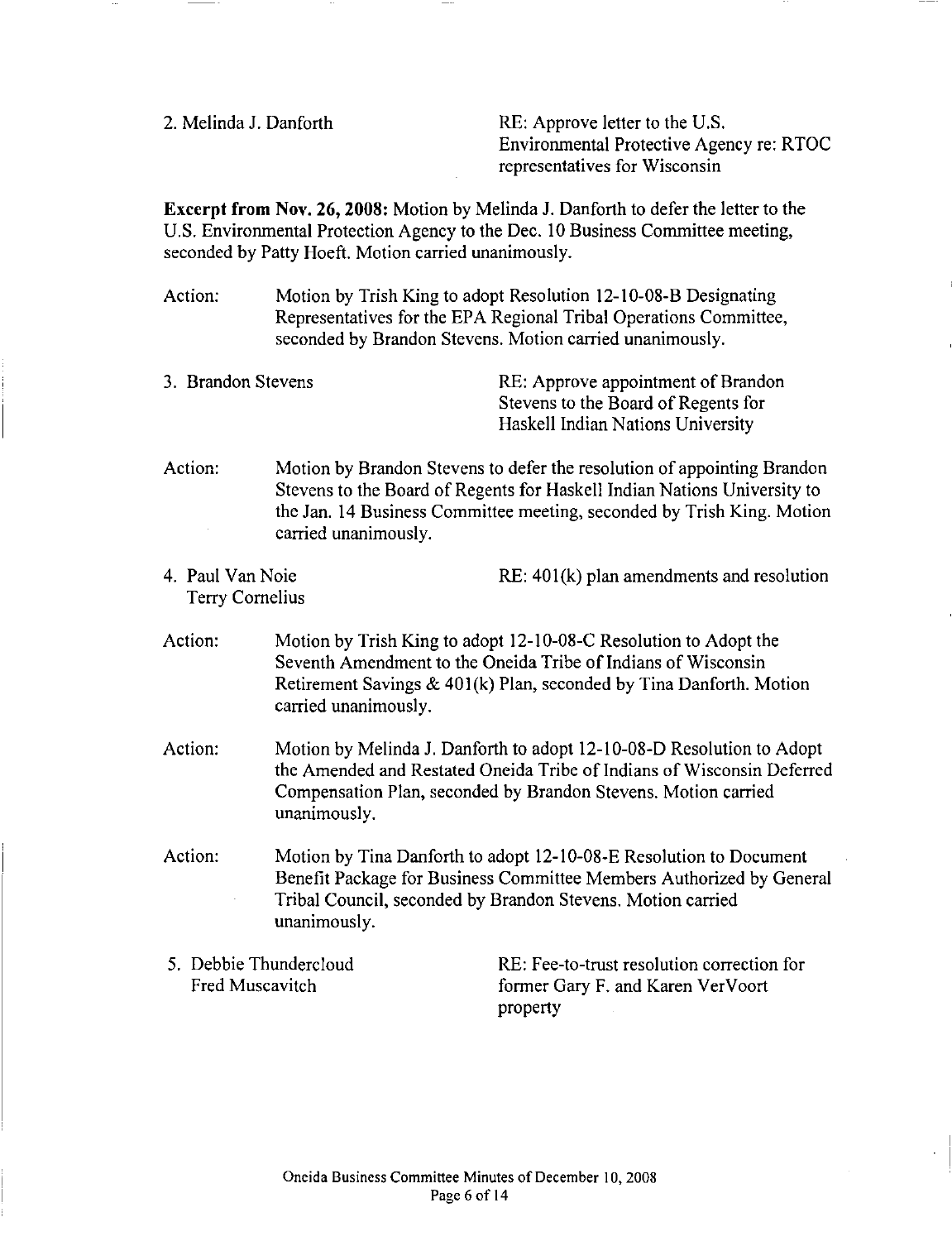| Action:                                   | unanimously.                                                                                                                                                                                                                                                                                                                                                                                                             | Motion by Melinda J. Danforth to rescind the fee-to-trust resolution dated<br>BC 7-5-06-MM Former Gary F. and Karen VerVoort Propery missing<br>parcel number 17-0-1023-00, seconded by Trish King. Motion carried                                                                                                                                                                                                                          |
|-------------------------------------------|--------------------------------------------------------------------------------------------------------------------------------------------------------------------------------------------------------------------------------------------------------------------------------------------------------------------------------------------------------------------------------------------------------------------------|---------------------------------------------------------------------------------------------------------------------------------------------------------------------------------------------------------------------------------------------------------------------------------------------------------------------------------------------------------------------------------------------------------------------------------------------|
| Action:                                   | Motion by Melinda J. Danforth to rescind the fee-to-trust warranty deed<br>dated 4-18-06 Former Gary F. and Karen VervVoort Property missing<br>parcel number 17-0-1023-00, seconded by Trish King. Motion carried<br>unanimously.                                                                                                                                                                                       |                                                                                                                                                                                                                                                                                                                                                                                                                                             |
| Action:                                   | Motion by Melinda J. Danforth to adopt the corrected Fee-to-Trust<br>Resolution 12-10-08-F Former Gary F. VerVoort and Karen VerVoort<br>Property for the corrected parcel numbers: 17-0-1041-00, 17-0-1040-00,<br>17-0-1034-00, 17-0-0996-01, 17-0-0995-00, 17-0-1030-00, 17-0-1028-00,<br>17-0-1026-00, 17-0-1024-00, 17-0-1023-00, 17-0-1022-00, 17-0-1020-00,<br>seconded by Trish King. Motion carried unanimously. |                                                                                                                                                                                                                                                                                                                                                                                                                                             |
| Action:                                   | Motion by Melinda J. Danforth the approve the corrected Fee-to-Trust<br>Warranty Deed Former Gary F. and Karen VerVoort Property for the<br>correct parcel numbers: 17-0-1041, 17-0-1040-00, 17-0-1034-00, 17-0-<br>0996-01, 17-0-0995-00, 17-0-1030-00, 17-0-1028-00, 17-0-1026-00, 17-0-<br>1024-00, 17-0-1023-00, 17-0-1022-00, 17-0-1020-00, seconded by Trish<br>King. Motion carried unanimously.                  |                                                                                                                                                                                                                                                                                                                                                                                                                                             |
| 6. Debbie Thundercloud<br>Fred Muscavitch |                                                                                                                                                                                                                                                                                                                                                                                                                          | RE: Fee-to-trust resolution correction for<br>former Tilman Landscape Nursery, Inc., a<br>Wisconsin corporation property                                                                                                                                                                                                                                                                                                                    |
| Action:                                   | Motion by Melinda J. Danforth to rescind the fee-to-trust resolution dated<br>BC-3-15-06-CC Former Tillman Landscape Nursery, Inc., a Wisconsin<br>corporation property parcel numbers: 17-0-0670-00, 17-0-0671-00, 17-0<br>0672-00, 17-0-0673-00, 17-0-0674-00, 17-0-0675-00, 17-0-0680-00, all<br>parcels have been merged into 17-0-0681-01, seconded by Trish King.<br>Motion carried unanimously.                   |                                                                                                                                                                                                                                                                                                                                                                                                                                             |
| Action:                                   | Motion by Tina Danforth to adopt the Resolution 12-10-08-G Former<br>Tillman Landscape Nursery, Inc., a Wisconsin corporation property for the<br>correct parcel number: 17-0-0681-01, seconded by Ron "Tehassi" Hill Jr.<br>Motion carried unanimously.                                                                                                                                                                 |                                                                                                                                                                                                                                                                                                                                                                                                                                             |
| Action:                                   |                                                                                                                                                                                                                                                                                                                                                                                                                          | Motion by Melinda J. Danforth to rescind the fee-to-trust Warranty Deed<br>dated BC-3-15-06-CC Former Tillman Landscape Nursery, Inc., a<br>Wisconsin corporation property, parcel numbers as listed in the Dec. 10<br>memo: 17-0-0670-00, 17-0-0671-00, 17-0672, 17-0-0673-00, 17-0-0674-<br>00, 17-0-0675-00, 17-0-0680, and all parcels have been merged into 17-0-<br>0681-01, seconded by Brandon Stevens. Motion carried unanimously. |

-

 $\overline{a}$ 

 $\hat{\mathcal{A}}$ 

 $\sim$   $\sim$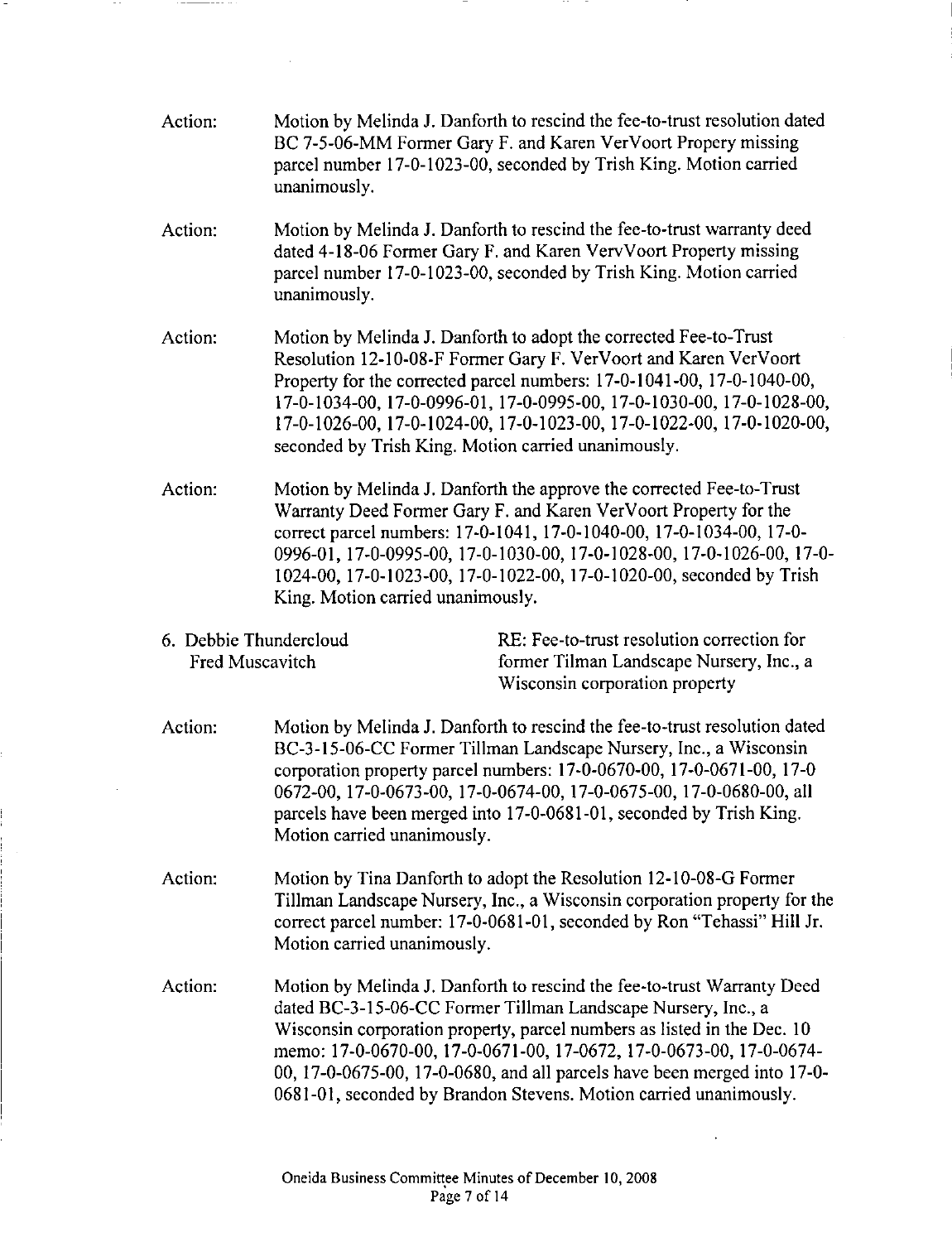| Action:       | Motion by Melinda J. Danforth to approve the corrected Fee-to-Trust<br>Warranty Deed Former Tillman Landscape Nursery, Inc., a Wisconsin<br>corporation property, for the correct parcel number as listed in the Dec. 10<br>memo: 17-0-0681-00, seconded by Ron "Tehassi" Hill Jr. Motion carried<br>unanimously.                                                          |  |
|---------------|----------------------------------------------------------------------------------------------------------------------------------------------------------------------------------------------------------------------------------------------------------------------------------------------------------------------------------------------------------------------------|--|
| 7. Trish King | RE: GTC meeting stipend policy                                                                                                                                                                                                                                                                                                                                             |  |
| Action:       | Motion by Melinda J. Danforth to adopt the resolution GTC Meeting<br>Stipend Policy, seconded by Brandon Stevens. Motion withdrawn.                                                                                                                                                                                                                                        |  |
| Action:       | Motion by Melinda J. Danforth to adopt Resolution 12-10-08-K GTC<br>Meeting Stipend Policy and the amendment needs to be changed to say<br>Business Committee resolution instead of GTC to the stipend policy,<br>seconded by Brandon Stevens. For: Trish King, Melinda J. Danforth,<br>Brandon Stevens, Ron "Tehassi" Hill Jr. Opposed: Tina Danforth. Motion<br>carried. |  |

Tina Danforth: For the record, I oppose this because this is a GTC resolution and it needs to be addressed at GTC and I understand that we have passed the time frame for the emergency adoption that ended in November, but I think it should be forwarded to GTC for their consideration as we stated in August to be available for the next available meeting. We need to make that a priority.

# b. Requests

- I. Trish King RE: Proposed BC political appointees hiring standard operating procedure
	- Action: Motion by Trish King to adopt the proposed Business Committee political appointment hiring work standards and procedures with the elimination of the half-time and part-time definitions, and add any clarifying language or defining the Business Committee office administrator position, seconded by Brandon Stevens. For: Trish King, Brandon Stevens, Ron "Tehassi" Hill Jr. Opposed: Melinda J. Danforth, Tina Danforth. Motion carried.
- 2. Ed Delgado RE: Schedule special BC meeting Dec. 18 for year-end financial FY08 audit
- Action: Motion by Melinda J. Danforth to approve the request for a special Business Committee meeting on Dec. 18 at I :30 p.m. for the presentation and approval of the FY08 annual tribal financial audit, seconded by Tina Danforth. Motion carried unanimously.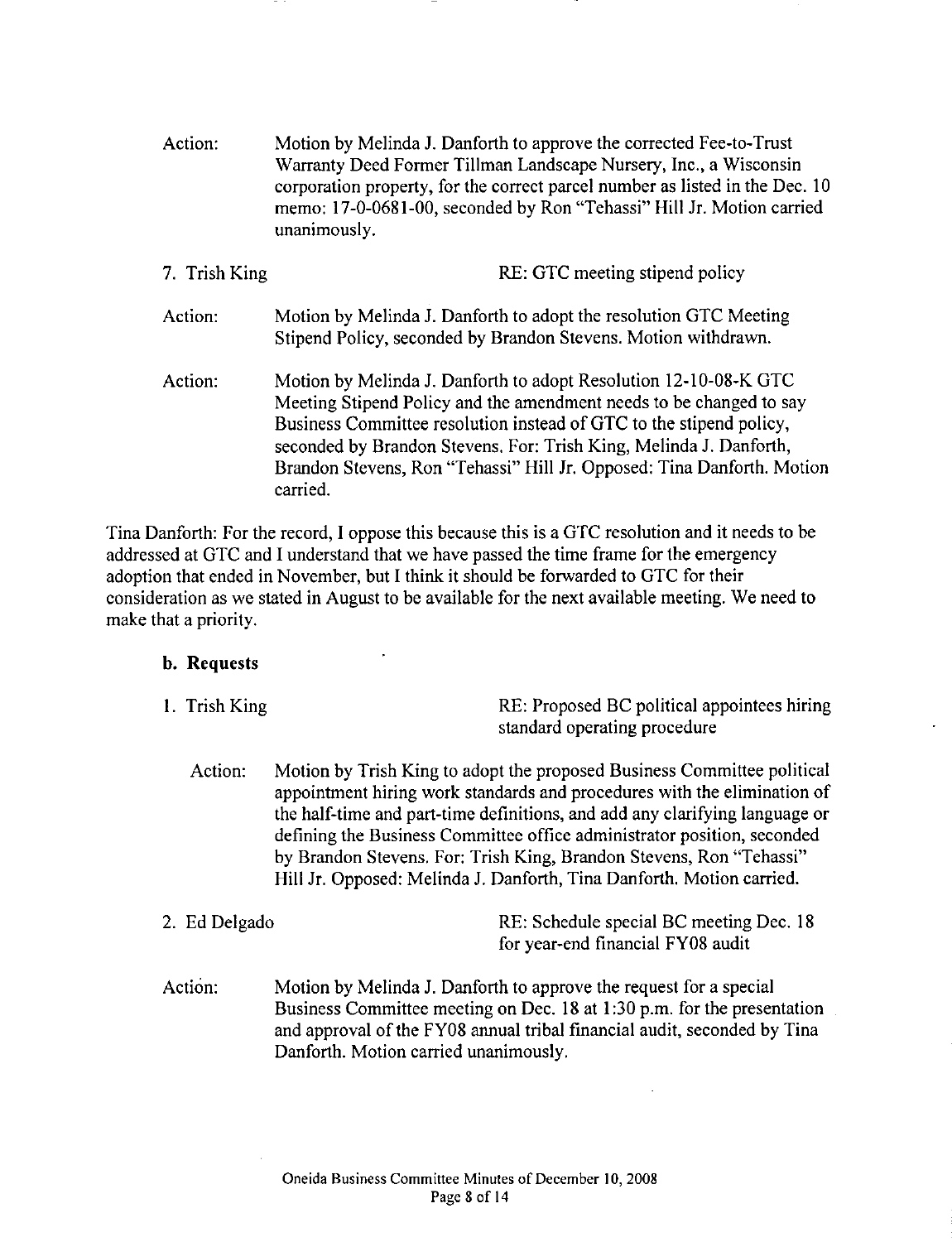|                                                                                                                                         | 3. Debbie Thundercloud<br>John Breuninger |                                              | RE: Oneida Reservation Comprehensive<br>Plan                                                                                                                                                                    |  |
|-----------------------------------------------------------------------------------------------------------------------------------------|-------------------------------------------|----------------------------------------------|-----------------------------------------------------------------------------------------------------------------------------------------------------------------------------------------------------------------|--|
| Action:                                                                                                                                 |                                           | Motion carried.                              | Motion by Trish King to approve the Oneida Comprehensive Plan,<br>seconded by Brandon Stevens. For: Trish King, Melinda J. Danforth,<br>Brandon Stevens, Ron "Tehassi" Hill Jr. Abstained: Tina Danforth.       |  |
|                                                                                                                                         | 4. Rick Hill                              |                                              | RE: Proposed BC operating structure                                                                                                                                                                             |  |
| Action:                                                                                                                                 |                                           | Brandon Stevens. Motion carried unanimously. | Motion by Melinda J. Danforth to approve the concept, seconded by                                                                                                                                               |  |
|                                                                                                                                         | 5. Tina Danforth                          |                                              | RE: Approve proposed FY09 Budget final<br>agenda packet                                                                                                                                                         |  |
|                                                                                                                                         | Action:                                   |                                              | Motion by Trish King to approve the FY09 budget final agenda packet,<br>seconded by Ron "Tehassi" Hill Jr. Motion carried unanimously.                                                                          |  |
|                                                                                                                                         | <b>Travel Requests</b><br>$c_{\star}$     |                                              |                                                                                                                                                                                                                 |  |
|                                                                                                                                         | 1. Kathy Hughes                           |                                              | RE: Approve blanket travel for Advisory<br>Panel for Medicare Education meetings<br>2008-2011                                                                                                                   |  |
|                                                                                                                                         | Action:                                   |                                              | Motion by Melinda J. Danforth to approve blanket travel for Kathy<br>Hughes to attend the Advisory Panel for Medicare Education meetings<br>2008-2011, seconded by Brandon Stevens. Motion carried unanimously. |  |
| 10.                                                                                                                                     | <b>Finance Committee</b>                  |                                              |                                                                                                                                                                                                                 |  |
| 11.<br><b>Legislative Operating Committee (LOC)</b>                                                                                     |                                           |                                              |                                                                                                                                                                                                                 |  |
|                                                                                                                                         | 1. Trish King                             |                                              | RE: Approve LOC minutes of Nov. 3, 2008                                                                                                                                                                         |  |
| Motion by Trish King to approve the LOC minutes of Nov. 3, 2008,<br>Action:<br>seconded by Brandon Stevens. Motion carried unanimously. |                                           |                                              |                                                                                                                                                                                                                 |  |
|                                                                                                                                         | 2. Trish King                             |                                              | RE: Approve LOC minutes of Nov. 17,<br>2008                                                                                                                                                                     |  |
|                                                                                                                                         | Action:                                   |                                              | Motion by Brandon Stevens to approve the LOC minutes of Nov. 17,<br>2008, seconded by Melinda J. Danforth. Motion carried unanimously.                                                                          |  |
|                                                                                                                                         | 3. Trish King                             |                                              | RE: Approve extension of the Emergency<br>Adoption of the Child Support Law                                                                                                                                     |  |

**10.**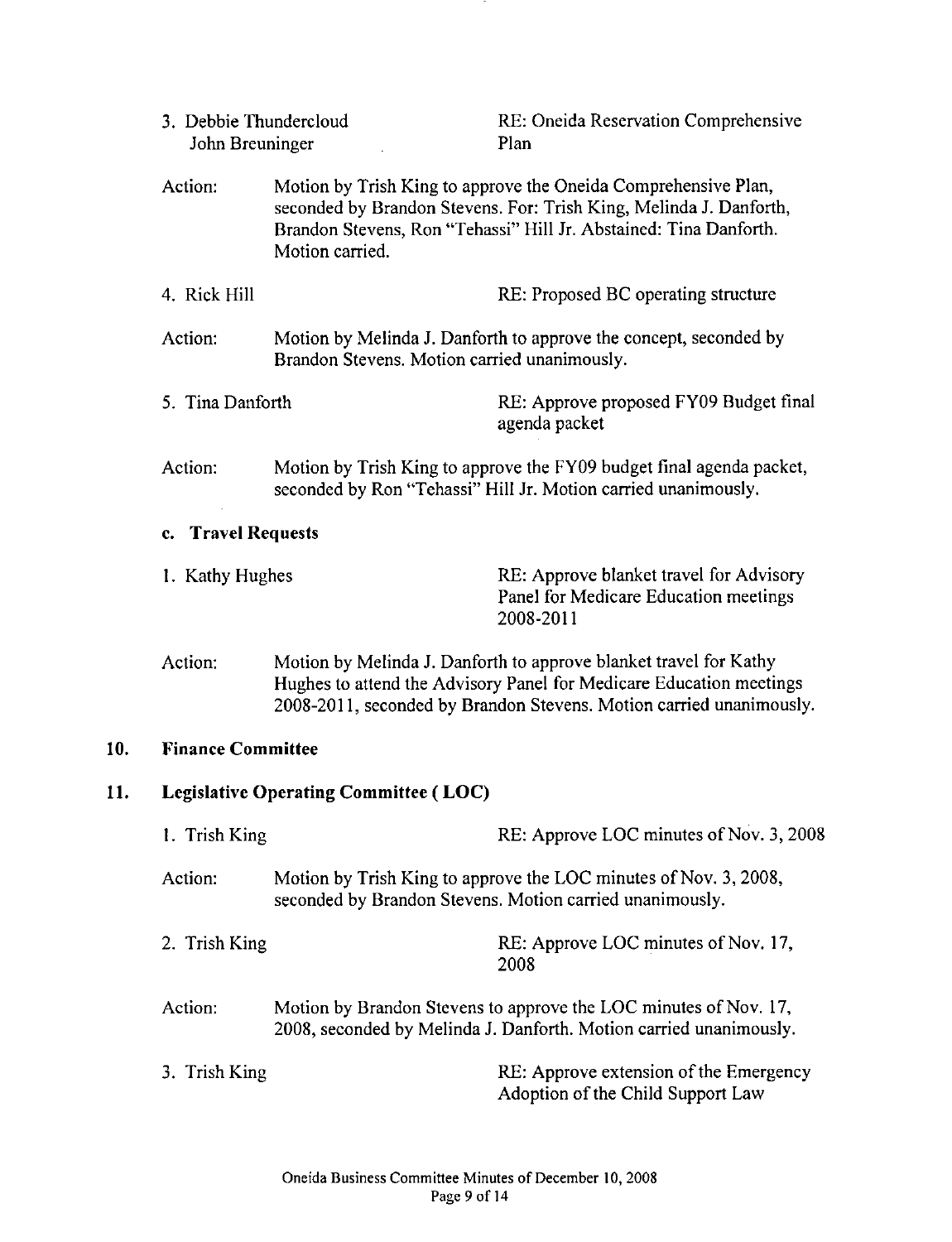| Action: | Motion by Trish King to adopt Resolution 12-10-08-H Extension of the |
|---------|----------------------------------------------------------------------|
|         | Emergency Adoption of the Child Support Law and eliminating the word |
|         | "exclusive" on line 289, seconded by Ron "Tehassi" Hill Jr. Motion   |
|         | carried unanimously.                                                 |

- 4. Trish King RE: Approve extension of the Emergency Adoption of the Paternity Law
- Action: Motion by Trish King to adopt Resolution 12-10-08-I Extension of the Emergency Adoption of the Paternity Law, seconded by Brandon Stevens. Motion carried unanimously.
- 5. Trish King RE: Land Commission by-law amendments
- Action: Motion by Brandon Stevens to adopt the Amendments to the Land Commission by laws, seconded by Ron "Tehassi" Hill Jr. For: Trish King, Melinda J. Danforth, Brandon Stevens, Ron "Tehassi" Hill Jr. Abstained: Tina Danforth. Motion carried.

#### 12. Treasurer's Report

#### 13. Oneida Business Committee Planning

#### 14. Legislative Affairs Update

- 1. Tana Aguirre RE: Local government update
- Action: Motion by Trish King to assign the Law Office to review the Coordination Law and bring back recommendations to the Jan. 14, 2009 Business Committee meeting, seconded by Ron "Tehassi" Hill Jr. Motion carried unanimously.
- Action: Motion by Trish King to accept the local government update, seconded by Ron "Tehassi" Hill Jr. Motion carried unanimously.
- 2. Bill Gollnick RE: Support Outagamie County application for state funding to assess their energy useage
- Action: Motion by Tina Danforth to approve the letter of support to Outagamie and Brown counties, seconded by Brandon Stevens. Motion carried unanimously.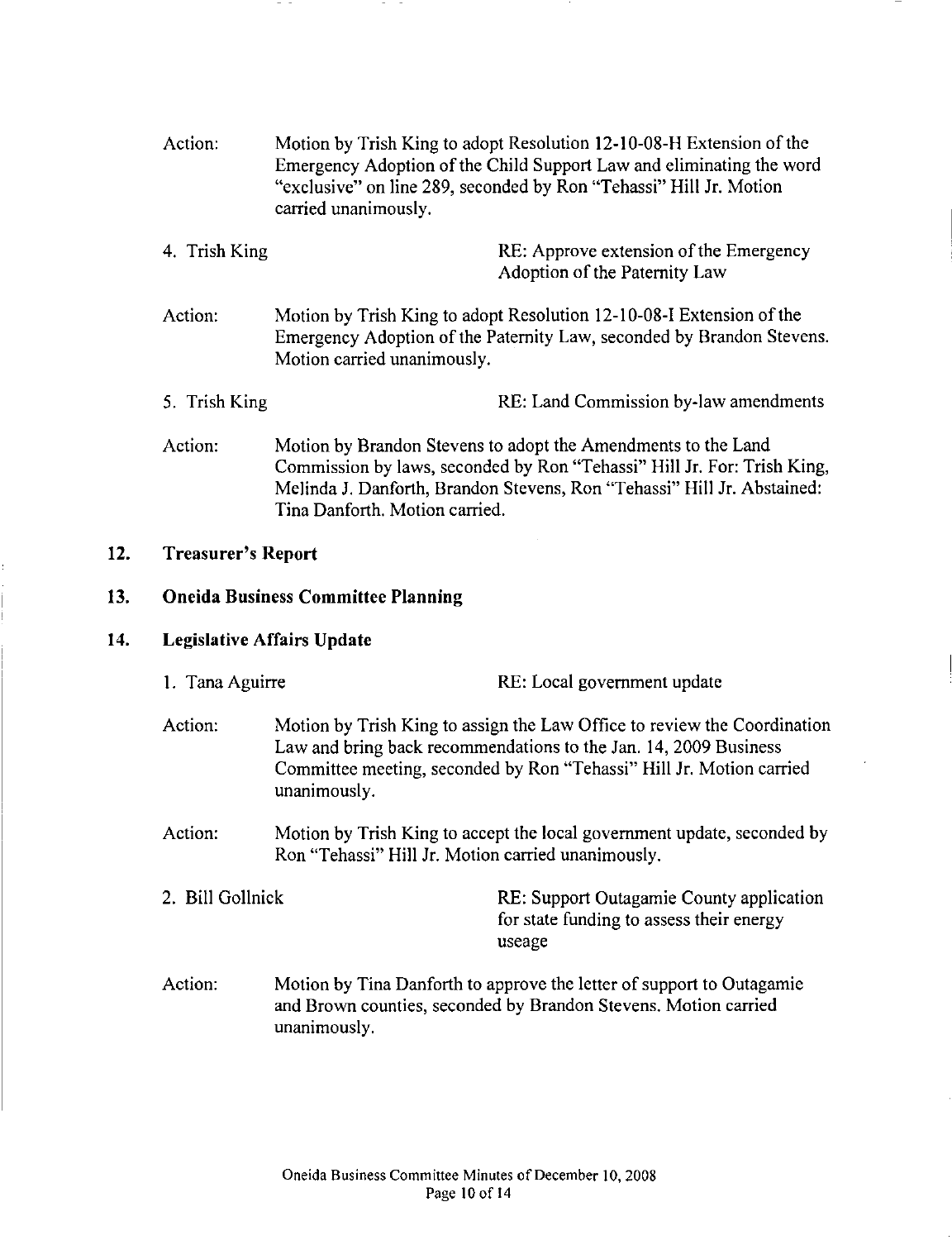| 3. Rick Hill | RE: Retro-approve support for Tribal    |
|--------------|-----------------------------------------|
|              | Governments and the Worker, Retiree and |
|              | Employer Act of 2008                    |
|              |                                         |

- Action: Motion by Trish King to retro-approve support for the Tribal Governments and the Worker, Retiree and Employer Act of 2008, seconded by Tina Danforth. Motion carried unanimously.
- Action: Motion by Melinda J. Danforth to recess until I :30 p.m., seconded by Trish King. Motion carried unanimously.

#### 15. Executive Session

Action: Action: Motion by Brandon Stevens to go into executive session at 1:38 p.m., seconded by Ron "Tehassi" Hill Jr. Motion carried unanimously. Motion by Ron "Tehassi" Hill Jr. to come out of executive session at 4:55 p.m, seconded by Melinda J. Danforth. Motion carried unanimously.

#### a. Tabled Business

#### **b. Old** Business

1. Paul Van Noie RE: Gap financing for OTIE operations

Excerpt from Nov. 26, 2008: Motion by Ed Delgado to approve the gap financing of \$115,497.92 for OTIE and direct the Chief Financial Officer to bring back the documents to the Dec. 10 Business Committee meeting, seconded by Ron "Tehassi" Hill Jr. Motion carried unanimously.

- Action: Motion by Trish King to adopt Resolution 12-10-08-J Adopting the Promissory Note in the amount \$132,215 for the Oneida Total Intergrated Enterprises, LLC, seconded by Brandon Stevens. Motion carried unanimously.
- Action: Motion by Melinda J. Danforth to approve the promissory note, seconded by Ron 'Tehassi" Hill Jr. Motion withdrawn.

#### New Business

I. Neil Cornelius RE: Brown County Austin Straube! International Airport ground lease and easement agreement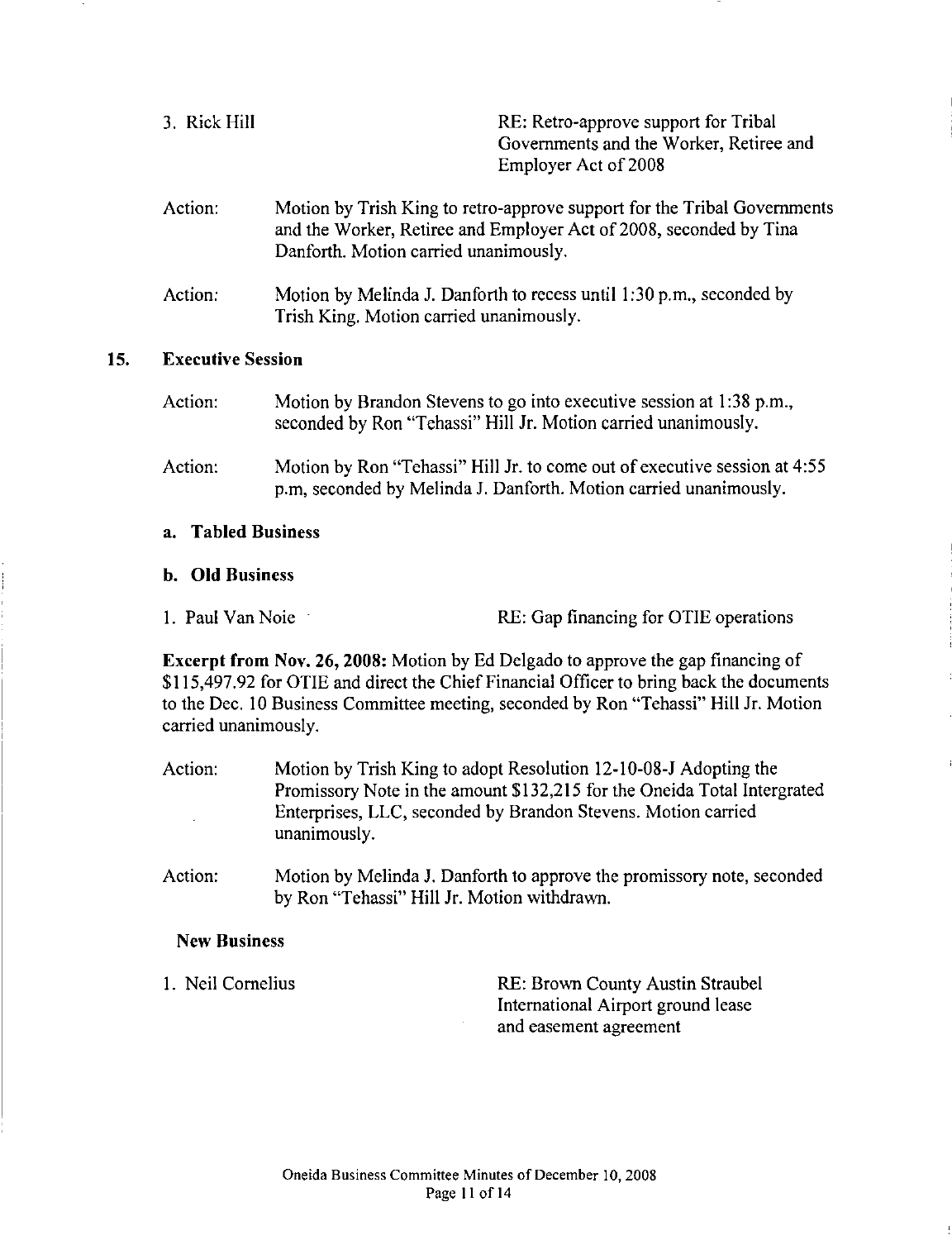| Action:                           | Motion by Trish King to approve the Brown County Ausith Straubel<br>International Airport ground lease and easement agreement, second by<br>Ron "Tehassi" Hill Jr. Motion carried unanimously.                                                                                                                                                                               |                                                                                                                                   |  |
|-----------------------------------|------------------------------------------------------------------------------------------------------------------------------------------------------------------------------------------------------------------------------------------------------------------------------------------------------------------------------------------------------------------------------|-----------------------------------------------------------------------------------------------------------------------------------|--|
| 2. Bill Gollnick<br>David Webster |                                                                                                                                                                                                                                                                                                                                                                              | RE: Oneida Police Commission attorney<br>contract for legal services                                                              |  |
| Action:                           | Motion by Tina Danforth to approve the Brabazon contract for legal<br>services for the Oneida Police Commission, seconded by Ron "Tehassi"<br>Hill Jr. Motion carried unanimously.                                                                                                                                                                                           |                                                                                                                                   |  |
| 3. Tina Danforth                  |                                                                                                                                                                                                                                                                                                                                                                              | RE: Mervin Winston, LTD consulting<br>contract                                                                                    |  |
| Action:                           | Motion by Melinda J. Danforth to approve the Mervin Winston, LTD<br>consulting contract, seconded by Ron "Tehassi" Hill Jr. Motion carried<br>unanimously.                                                                                                                                                                                                                   |                                                                                                                                   |  |
| 4. Tina Danforth                  | RE: OTIE concerns and follow-up                                                                                                                                                                                                                                                                                                                                              |                                                                                                                                   |  |
| Action:                           | Motion by Trish King to support the Treasurer's request for information<br>per her memo of Dec. 5, 2008 and requesting all required materials to be<br>turned into her office by Friday, Dec. 12 at 3 p.m., seconded by Ron<br>"Tehassi' Hill Jr. For: Trish King, Tina Danforth, Brandon Stevens, Ron<br>"Tehassi" Hill Jr. Abstained: Melinda J. Danforth. Motion carried. |                                                                                                                                   |  |
| 5. Tina Danforth                  |                                                                                                                                                                                                                                                                                                                                                                              | RE: Oneida Seven Generations Corporation<br>audit findings and follow-up                                                          |  |
| Action:                           | Motion by Trish King to accept the Oneida Seven Generation Corporation<br>update and defer the preliminary audit report to the Audit Committee for<br>follow up, seconded by Brandon Stevens. Motion carried unanimously.                                                                                                                                                    |                                                                                                                                   |  |
| Action:                           | Motion by Tina Danforth to direct Audit Committee to report with the<br>follow-up at the Jan. 14, Business Committee meeting of the findings and<br>responses from Oneida Seven Generations Corporation, seconded by<br>Melinda J. Danforth. Motion carried unanimously.                                                                                                     |                                                                                                                                   |  |
| d. Legislative Affairs Update     |                                                                                                                                                                                                                                                                                                                                                                              |                                                                                                                                   |  |
| a. Tana Agguire                   |                                                                                                                                                                                                                                                                                                                                                                              | RE: Local government update                                                                                                       |  |
| Action:                           |                                                                                                                                                                                                                                                                                                                                                                              | Motion by Melinda J. Danforth to accept the government report as FYI,<br>seconded by Brandon Stevens. Motion carried unanimously. |  |

 $\sim$ 

 $\sim$ 

 $\cdots$ 

 $\cdot$ 

İ

 $-\cdots$  .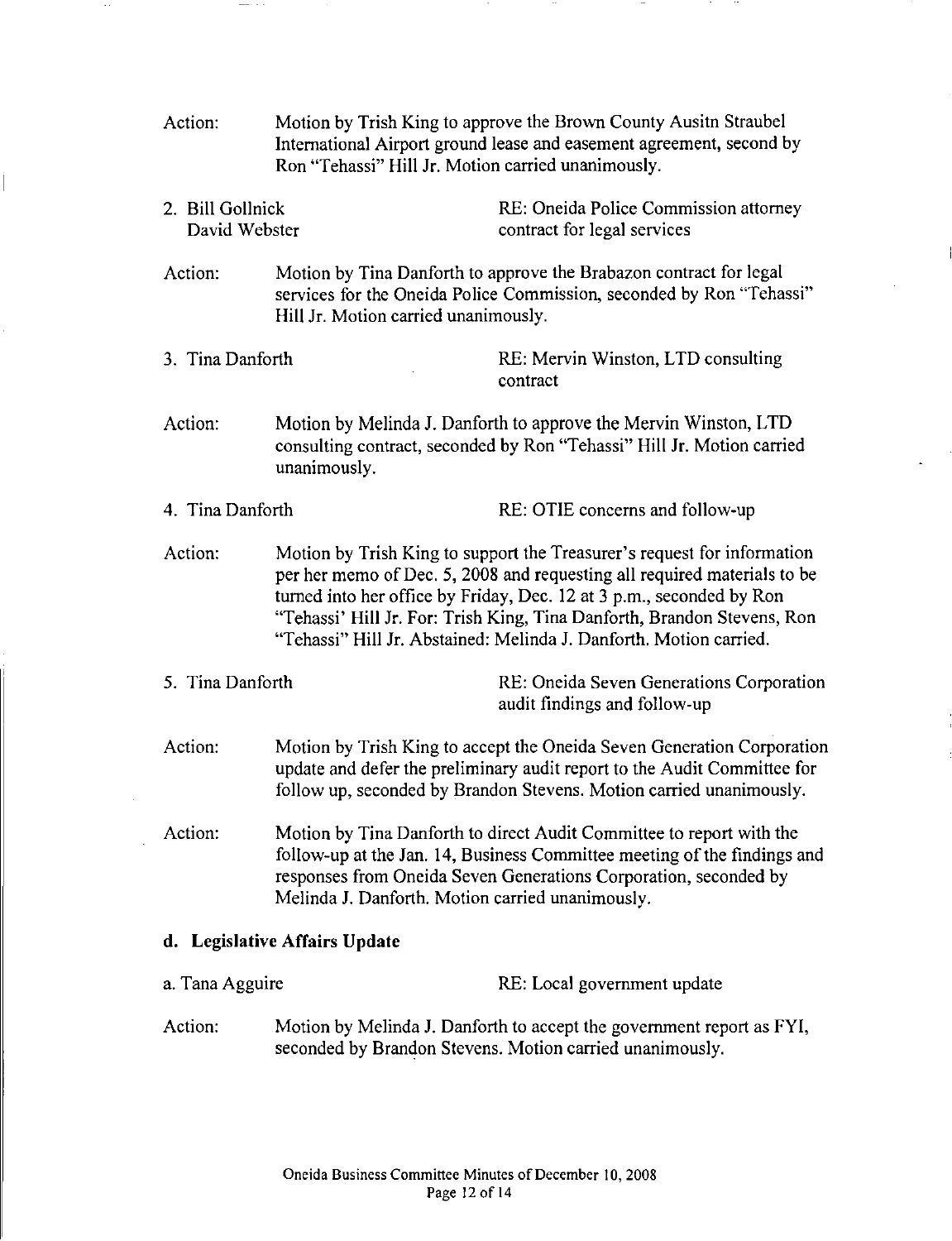#### e. Attorney Brief

- I. Rob Orcutt RE: Met Life settlement documents
- Action: Motion by Trish King to approve the chairman to sign the Met Life settlement agreement and to approve the sovereignty waiver to the extent of the settlement agreement, seconded by Tina Danforth. Motion carried unanimously.
- 2. Jo Anne House RE: Godfrey and Kahn
- Action: Motion by Trish King to approve the Godfrey and Kahn contract for the railroad easement and to not exceed \$10,500, seconded by Ron "Tehassi" Hill Jr. Motion carried unanimously.

#### f. Audit Committee

#### g. New York Land Claims

I. Rick Hill Tina Danforth Gene Keluche RE: New York Development Team update

Excerpt from Oct. 29, 2008: Motion by Trish King to direct the Development Team to provide regular update reports to the Business Committee starting Nov. 12, seconded by Melinda J. Danforth. Motion carried unanimously.

Action: Motion by Tina Danforth to approve the Chairman's letter to Governer Patterson, seconded by Trish King. Motion carried unanimously.

- Action: Motion by Trish King to approve reformalizing the New York Development team to include Vice Chairwoman Kathy Hughes, Treasurer Tina Danforth, board member Gene Keluche, Francis Skeandore and the Oneida Law Office and that the team convene as soon as possible and report back to the BC noting a special meeting may be required, seconded by Tina Danforth. Motion carried unanimously.
- 2. Bill Gollnick RE: New York Land Claims settlement update

Excerpt from Nov. 26, 2008: Motion by Patty Hoeft to accept the Land Claims update, seconded by Brandon Stevens. Motion carried unanimously.

Action: Motion by Trish King to approve the verbal update of the New York Land Claims, seconded by Tina Danforth. Motion carried unanimously.